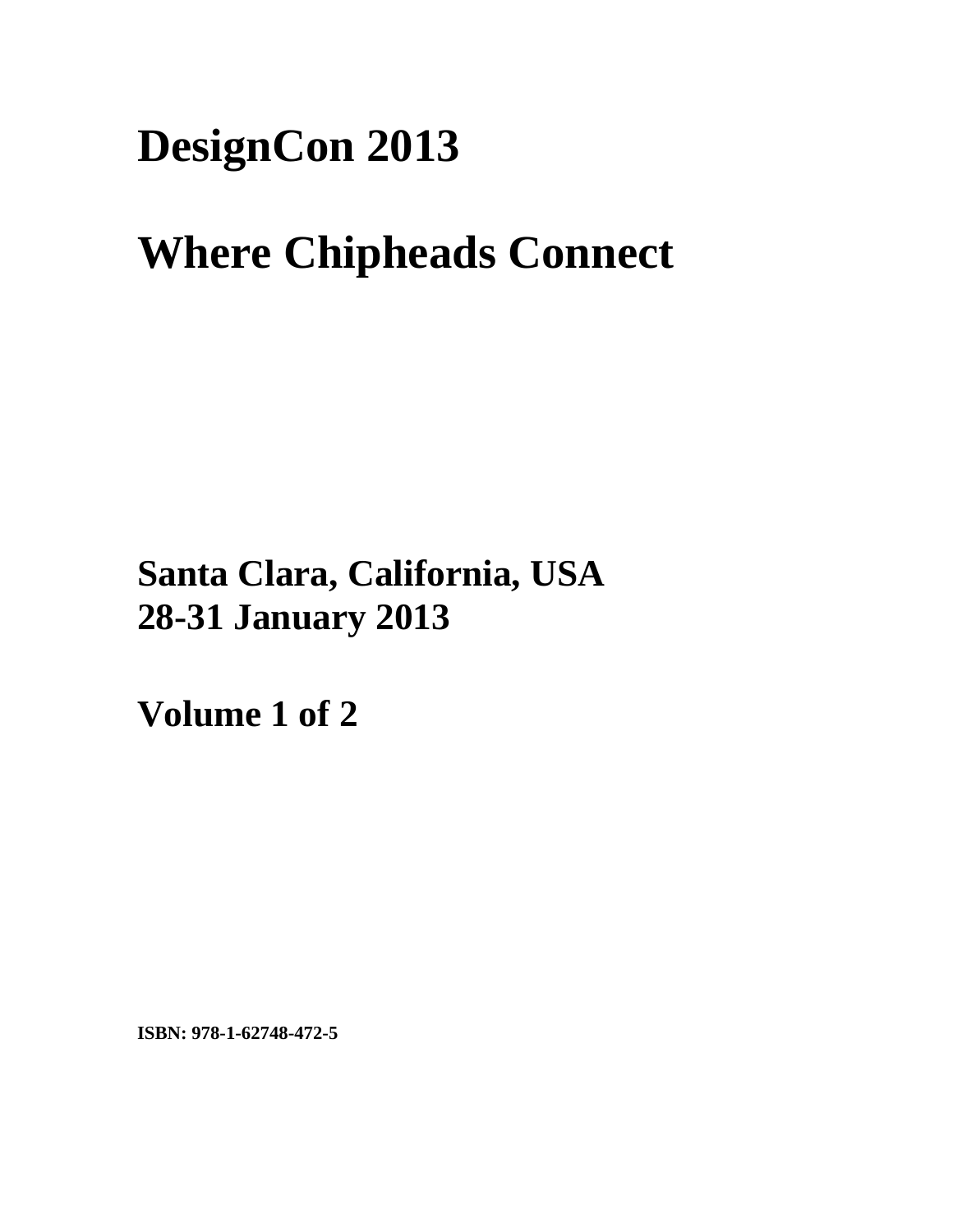**Printed from e-media with permission by:** 

Curran Associates, Inc. 57 Morehouse Lane Red Hook, NY 12571



**Some format issues inherent in the e-media version may also appear in this print version.** 

Copyright© (2013) by UBM Electronics All rights reserved.

Printed by Curran Associates, Inc. (2013)

For permission requests, please contact UBM Electronics at the address below.

UBM Electronics 303 Second Street South Tower, 9th Floor, Suite 900 San Francisco, CA 94107

Phone: (415) 947-6000

feedback@techweb.con

### **Additional copies of this publication are available from:**

Curran Associates, Inc. 57 Morehouse Lane Red Hook, NY 12571 USA Phone: 845-758-0400 Fax: 845-758-2634 Email: curran@proceedings.com Web: www.proceedings.com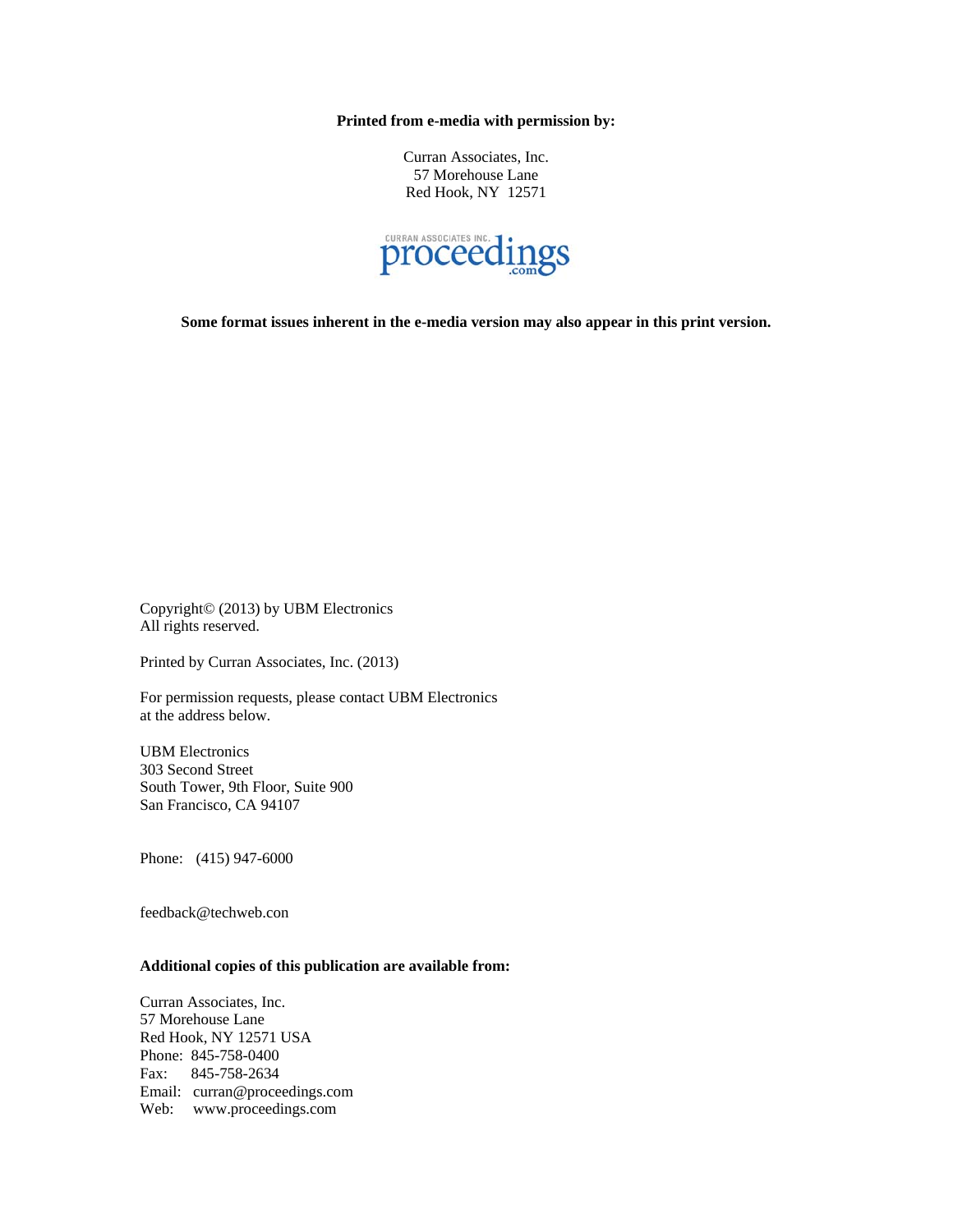## **TABLE OF CONTENTS**

#### Volume 1

| Kamalpreet Singh                                                                                                                                       |  |
|--------------------------------------------------------------------------------------------------------------------------------------------------------|--|
| Youngsoo Lee, Dongyoun Yi                                                                                                                              |  |
|                                                                                                                                                        |  |
| Mandy (Ying) Ji, Ming Li, Julia Cline, Dave Secker, Kevin Cai, John Lau, Pei-Jer Tzeng, Chau-Jie Zhan, Ching-<br>Kuan Lee                              |  |
| Thomas L. Anderson                                                                                                                                     |  |
| Shashank Prasad, Kamal Preet Singh, Matthias Andersch                                                                                                  |  |
| Joohee Kim, Daniel H. Jung, Joungho Kim                                                                                                                |  |
| How to Improve Power Integrity on Analog-to-Digital Converter (ADC) with Chip-PCB Hierarchical                                                         |  |
|                                                                                                                                                        |  |
| Bumhee Bae, Jonghyun Cho, Sunkyu Kong, Jonghoon J. Kim, Yujeong Shim, Joungho Kim                                                                      |  |
| Helene Thibieroz                                                                                                                                       |  |
|                                                                                                                                                        |  |
| Ravi Surepeddi                                                                                                                                         |  |
|                                                                                                                                                        |  |
| Takao Inoue                                                                                                                                            |  |
|                                                                                                                                                        |  |
| Andrew Becker, Michael Higgins, Michael Steinberger, Paul Wildes                                                                                       |  |
| Bing Chuang, Kaneez Tumpa                                                                                                                              |  |
| A Rapid Prototyping of FPGA-Based Duobinary Transmitter/Receiver for High Speed Electrical                                                             |  |
|                                                                                                                                                        |  |
| Ashraf Umar, Aldo Morales, Sedig Agili, Mike Resso, Marcel Christoph Welpot                                                                            |  |
| Accelerating Automated Test and Protocol Aware ATE Through Open FPGA-Based Solutions210<br>Ryan Mosley                                                 |  |
| Modeling, Simulation, and Implementation of High Power Inverter Plants and FPGA-based                                                                  |  |
|                                                                                                                                                        |  |
| Brian Maccleery, Oleg Stepanov, Lee Johnston, Matt Spexarth, Mahmoud Wahby, Muris Mujagic, Jesse Ormston                                               |  |
| A Reusable Generic Platform for Validation and Characterization of High Speed Mixed Signal                                                             |  |
|                                                                                                                                                        |  |
| Sanku Mukherjee, Narayanan Mayandi, Brian Tsang, Sreeja Menon, Benedict Lau, Norman Chan, Arul Sendhil                                                 |  |
| <b>Greg Caswell</b>                                                                                                                                    |  |
| Advances in Onboard Optical Interconnects: A New Generation of Miniature Optical Engines 289                                                           |  |
| Jean-Marc Verdiell                                                                                                                                     |  |
|                                                                                                                                                        |  |
| Stephen H. Pan, Norman Chang, Mark Qi Ma, Gokul V. Shankaran, Manoj Nagulapally                                                                        |  |
|                                                                                                                                                        |  |
| Bo Yu, Lomberto P Jimenez                                                                                                                              |  |
|                                                                                                                                                        |  |
| Yinglei Ren, Weifeng Shu, Kai Xiao, Adrian Grigoras                                                                                                    |  |
| Using Power Aware IBIS v5.0 Behavioral IO Models to Simulate Simultaneous Switching Noise  371<br>Romi Mayder, Chris Wyland, Bradley Brim, Yingxin Sun |  |
| Lee Ritchey, John Zasio, Rich Pangier, Gerry Partida                                                                                                   |  |
|                                                                                                                                                        |  |
| Priya Pathmanathan, Paul G. Huray, Steven G. Pytel                                                                                                     |  |
|                                                                                                                                                        |  |
| Jeff Lover, Andy Burkhardt, Richard Kunze, Richard Attrill                                                                                             |  |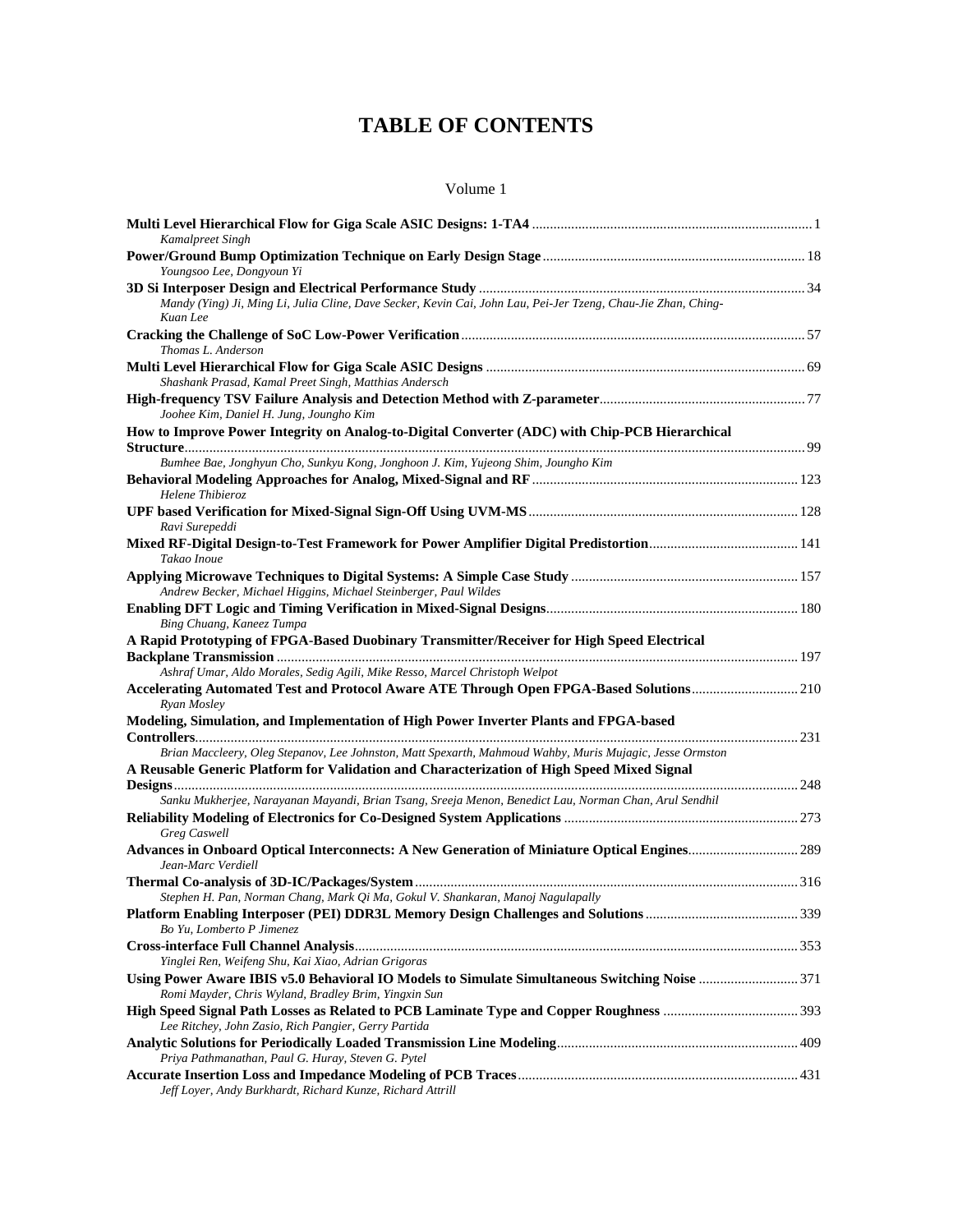| Jeff Loyer, Richard Kunze, Gary Brist                                                                                                                                                        |  |
|----------------------------------------------------------------------------------------------------------------------------------------------------------------------------------------------|--|
| Eric Bogatin, Don Degroot, Paul G. Huray, Yuriy Shlepnev                                                                                                                                     |  |
| Zen and the Collaborative Art of Designing, Manufacturing and Implementing Low-Loss, High Speed                                                                                              |  |
|                                                                                                                                                                                              |  |
| Glenn Oliver, Matt Doyle, Rick Brandwein, John Dangler, Paul Abrahamson                                                                                                                      |  |
| Effects of Temperature and Relative Humidity in Transmission Systems Using Differential Signaling520<br>Aldo Morales, Sedig Agili, Mike Resso, Jeff Clark, Chris Kocuba                      |  |
| Antonio Ciccomancini, Darryl Kostka, Mauro Lai, Jonathan Casanova, Madhumitha Seshadhri                                                                                                      |  |
| Improving Circuit Board Reliability During the Schematic Capture Process with a Rules Based                                                                                                  |  |
| Kai Keskinen, Vance Bolling, Geoff Liu                                                                                                                                                       |  |
| Xiang Li, James McCall                                                                                                                                                                       |  |
| Per Viklund                                                                                                                                                                                  |  |
|                                                                                                                                                                                              |  |
| Istvan Novak, Ying Li, Eben Kunz, Sarah Paydavosi, Laura Kocubinski, Kevin Hinckley, Alexander Nosovitski,<br>Nathaniel Shannon, Jason Miller, Gustavo Blando                                |  |
|                                                                                                                                                                                              |  |
| Jonghyun Cho, Joohee Kim, Hyun-Cheol Bae, Kwangseong Choi, Seungwook Paek, Lee-Sup Kim, Joungho Kim                                                                                          |  |
| Jongbae Park, Myunghyun Ha, Qin Li                                                                                                                                                           |  |
|                                                                                                                                                                                              |  |
| Kyoung Hoi Koo, Woong Hwan Ryu, Sang Min Lee, Baek Kyu Choi                                                                                                                                  |  |
| A 256GB/s Memory Subsystem Built Using a Double-Sided IC Package with a Memory Controller                                                                                                    |  |
|                                                                                                                                                                                              |  |
| Scott Best, David Secker, Thomas Giovannini, Don Mullen, Ming Li, Mandy Ji                                                                                                                   |  |
|                                                                                                                                                                                              |  |
| Arun Vaidyanath, Dan Oh, Chris Madden, Yohan Frans, Woopoung Kim                                                                                                                             |  |
| John Ellis                                                                                                                                                                                   |  |
|                                                                                                                                                                                              |  |
| Chanmin Jo, Baekkyu Choi, Sangmin Lee, Seongjae Moon, Seungbae Lee, Minho Seo, Yonghoon Kim                                                                                                  |  |
| Michael Steinberger, Eric Brock, Donald Telian                                                                                                                                               |  |
|                                                                                                                                                                                              |  |
| Renato Rimolo-Donadio, Xiaomin Duan, Young H. Kwark, Xiaoxiong Gu, Christian W. Baks, Sebastian Müller,<br>Thomas-Michael Winkel, Thomas Strach, Lei Shan, Hubert Harrer, Christian Schuster |  |
| Time Domain and Statistical Model Development, Simulation and Correlation Methods for High                                                                                                   |  |
|                                                                                                                                                                                              |  |
| Xingdong Dai, Fangyi Rao, Shiva Prasad Kotagiri, John Baprawski, Cathy Ye Liu                                                                                                                |  |
|                                                                                                                                                                                              |  |
| Mahbubul Bari, Ron Olisar, Hassan Rafat, Fangyi Rao, Sharon (Xiaohua) Wang, Ming Yan                                                                                                         |  |
| Richard Mellitz, Adee Ran, Mike Peng Li, Vira Ragavassamy                                                                                                                                    |  |
| Mike Jenkins, David Mahashin                                                                                                                                                                 |  |
|                                                                                                                                                                                              |  |
| Xin Wu, Casey Morrison, Bhavesh Patel, Raghav Nallan Chakravarthi, Peerouz Amleshi                                                                                                           |  |
| Beyond 25 Gbps: A Study of NRZ & Multi-Level Modulation in Alternative Backplane Architectures 940<br>Adam Healey, Chad Morgan, Megha Shanbhag                                               |  |
| Performance Sensitivity to Package Manufacturing Tolerance and Material Properties in System for                                                                                             |  |
| Xiaohong Jiang, Hong Shi, Siow Chek Tan                                                                                                                                                      |  |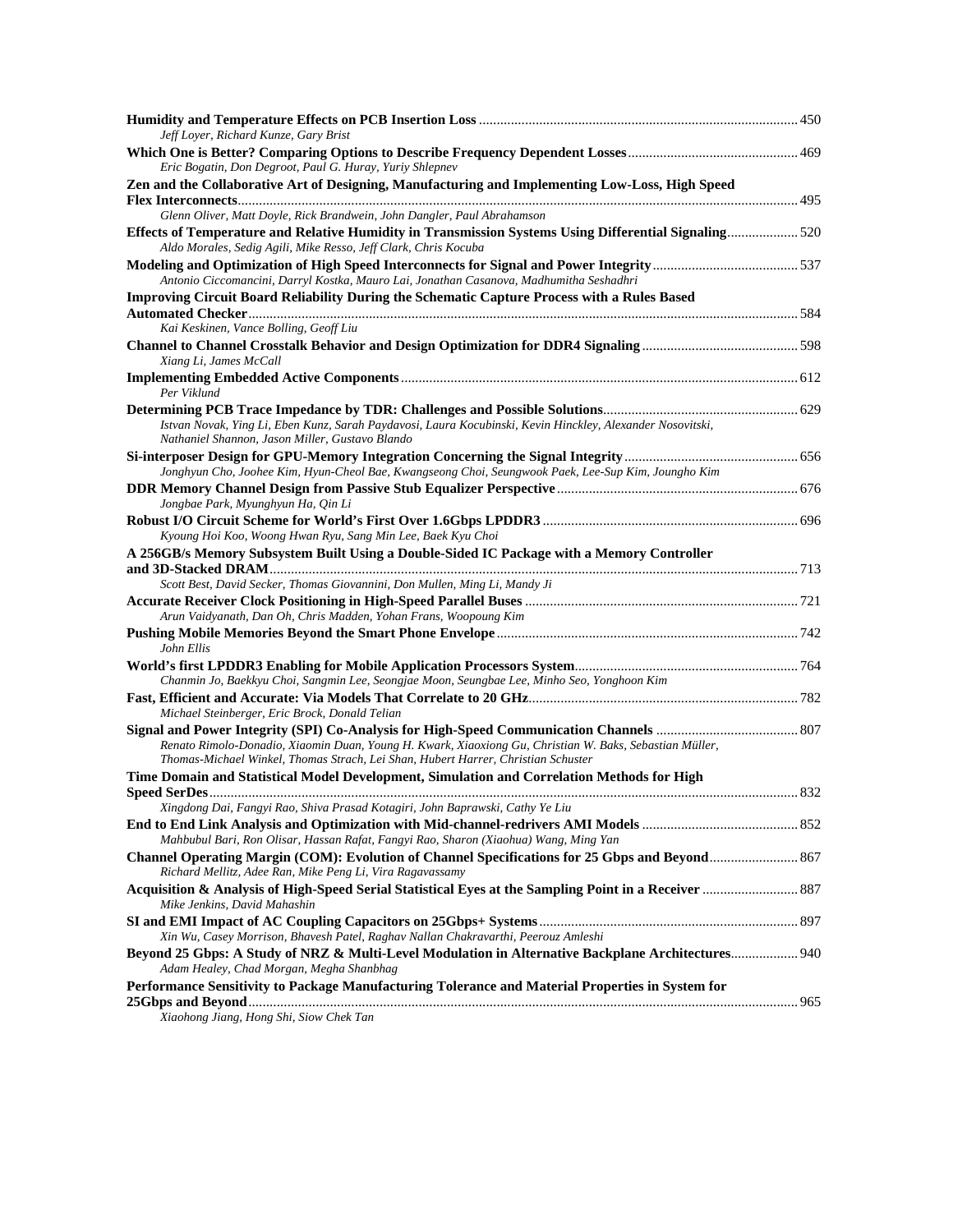### Volume 2

| Practical Receiver Equalization Tradeoffs Applicable to Next-Generation 28 Gb/s Links with 20-35                                                                                                        |  |
|---------------------------------------------------------------------------------------------------------------------------------------------------------------------------------------------------------|--|
| Edward Frlan, Francois Tremblay                                                                                                                                                                         |  |
| Henry Wong, Xiaoqing Dong, Vincent Huang, Clarence Yu, Francois Tremblay, Geoffrey Zhan                                                                                                                 |  |
| Power Supply Noise Induced Jitter Estimation in High Speed Clock Tree for Full Chip Timing                                                                                                              |  |
| Wen Yin, Zegui Pang, Wei Liu, Tonghao Ding, Erik Breiland                                                                                                                                               |  |
|                                                                                                                                                                                                         |  |
| Jingook Kim, Dongil Shin, Junho Lee, Sunki Cho, Chulsoon Hwang, Jun Fan                                                                                                                                 |  |
| Eric Bogatin, Lambert (Bert) Simonovich                                                                                                                                                                 |  |
| Measurement-based Simulation: Increasing IBIS-AMI Model Accuracy with Data from Lab                                                                                                                     |  |
|                                                                                                                                                                                                         |  |
| Michael Steinberger, Paul Wildes, Anders Ekholm, Nicke Svee                                                                                                                                             |  |
|                                                                                                                                                                                                         |  |
| Daniel Chow, Shufang Tian, Yanjing Ke, Kaiyu Ren<br>Understanding Apparent Increasing Random Jitter with Increasing PRBS Test Pattern Lengths  1143                                                     |  |
| <b>Martin Miller</b>                                                                                                                                                                                    |  |
| Partial Response and Noise Predictive Maximum Likelihood (PRML/NPML) Equalization and                                                                                                                   |  |
| Pervez M. Aziz, Cathy Ye Liu, Adam Healey                                                                                                                                                               |  |
|                                                                                                                                                                                                         |  |
| Greg Edlund                                                                                                                                                                                             |  |
| Masashi Shimanouchi, Mike Peng Li, Hsinho Wu                                                                                                                                                            |  |
|                                                                                                                                                                                                         |  |
| Mohammad S. Mobin, Amaresh Malipatil, Cathy Liu, Chintan Desai, Adam Healey                                                                                                                             |  |
| Design and Analysis of a High-Speed Parallel Interface for 16 Gbps Coded Differential Signaling 1248<br>Wendemagegnehu T. Beyene, Amir Amirkhany, Kambiz Kaviani, Aliazam Abbasfar                      |  |
| Partial Response and Noise Predictive Maximum Likelihood (PRML/NPML) Equalization and                                                                                                                   |  |
| Pervez M. Aziz, Cathy Ye Liu, Adam Healey                                                                                                                                                               |  |
|                                                                                                                                                                                                         |  |
| Ketan Shringarpure, Siming Pan, Jingook Kim, Brice Achkir, Bruce Archambeault, Jun Fan, James Drewniak<br>An Efficient Power Integrity Design Methodology to Prevent Platform Failures for High Density |  |
|                                                                                                                                                                                                         |  |
| Vira Ragavassamy, Jiangqi He, Arul Kandasamy, Y. L. Li                                                                                                                                                  |  |
|                                                                                                                                                                                                         |  |
| Joachim Held, Richard Sjiariel                                                                                                                                                                          |  |
| Noble PDN Design of Maximum Allowable Target Impedance for Multi-GHz Mobile Application                                                                                                                 |  |
|                                                                                                                                                                                                         |  |
| Seungbae Lee, Seil Kim, Jeongmin Jo, Jungman Lim                                                                                                                                                        |  |
| Suzanne L. Huh, Xiaoping Liu, Vishram Pandit                                                                                                                                                            |  |
| Efficient Symbolic Circuit Analysis Based Transfer Functions and Input Impedance Computations                                                                                                           |  |
|                                                                                                                                                                                                         |  |
| Om P. Mandhana                                                                                                                                                                                          |  |
| Bipin Dhavale, Yuri Tretiakov, Shishuang Sun, Sunitha Chandra, June Feng, Daniel Chow, Janani<br>Chandrasekhar, Aman Aflaki, Mayra Sarmiento                                                            |  |
| Weiliang Yuan, Seungbae Lee, Chan-Min Jo, Woong Hwan Ryu, Sangmin Lee                                                                                                                                   |  |
|                                                                                                                                                                                                         |  |
| Xiaoxia Zhou, Jing Li, Hongmei Fan, Alpesh Bhobe, Kam Taunk, Jinghan Yu, Philippe Sochoux                                                                                                               |  |
|                                                                                                                                                                                                         |  |
| Alma Jaze, Bruce Archambeault, Samuel Connor                                                                                                                                                            |  |
| Yin-Chen Lu, Jehangir Parvereshi, Sassan Tabatabaei                                                                                                                                                     |  |